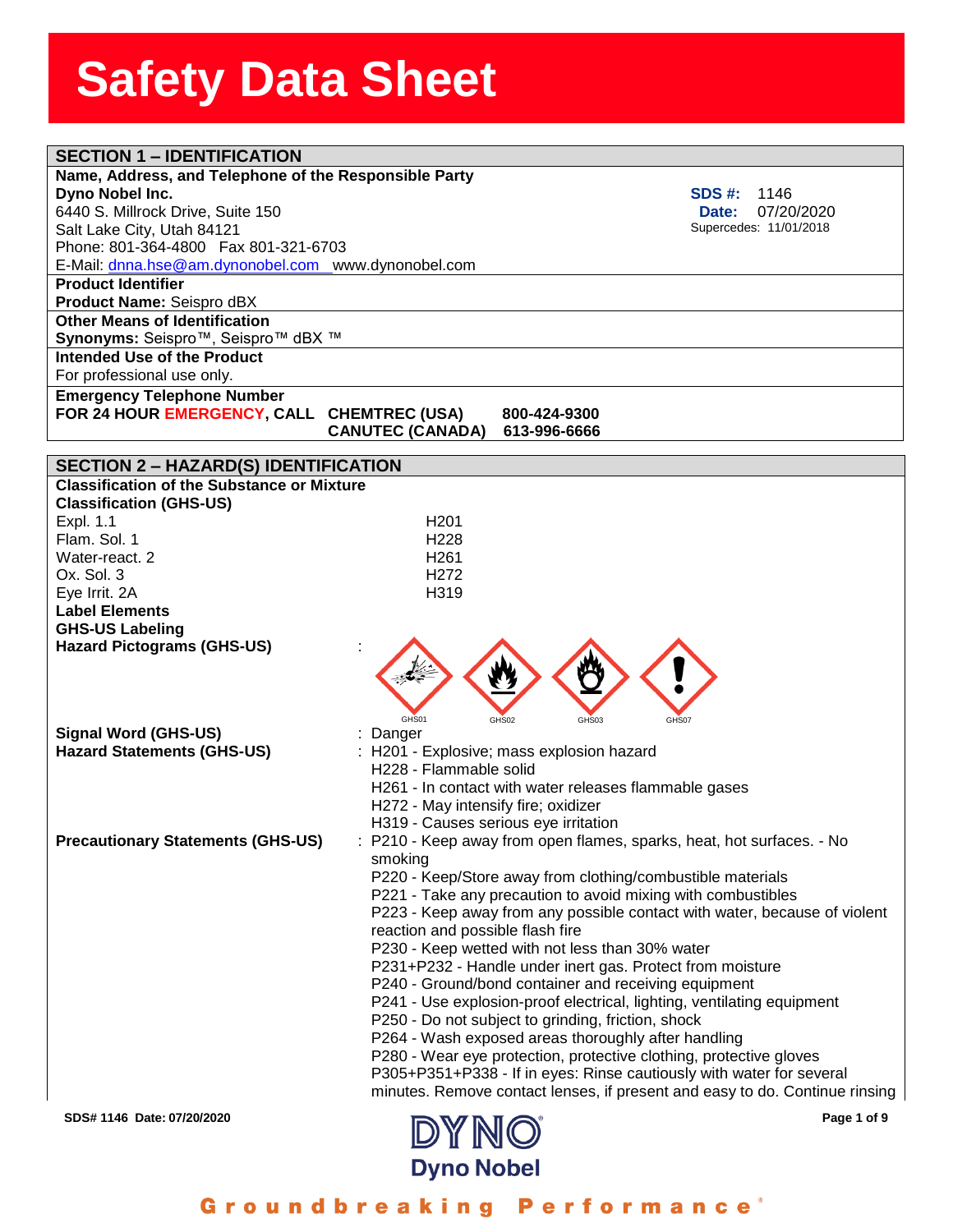ssense and the state of the state of the SSS-P334 - Brush off loose particles from skin. Immerse in cool water/wrap<br>P335+P334 - Brush off loose particles from skin. Immerse in cool water/wrap in wet bandages

P337+P313 - If eye irritation persists: Get medical advice/attention

P370+P378 - In case of fire: Use Do NOT attempt to fight fire. to extinguish P370+P380 - In case of fire: Evacuate area

P372 - Explosion risk in case of fire P373 - DO NOT fight fire when fire reaches explosives

P401 - Store in accordance with, local, regional, national, territorial,

provincial, and international regulations

P402+P404 - Store in a dry place. Store in a closed container

P501 - Dispose of contents/container according to local, regional, national, territorial, provincial, and international regulations

**Other Hazards Hazards Not Otherwise Classified (HNOC):** Not available **Other Hazards:** Not available

### **SECTION 3 - COMPOSITION/INFORMATION ON INGREDIENTS**

**Mixture Name Product identifier % (w/w) Ingredient Classification (GHS-US)** Ammonium nitrate (CAS No) 6484-52-2 40 - 65 Ox. Sol. 3, H272 Eye Irrit. 2A, H319 Aluminum (CAS No) 7429-90-5 5 - 25 Comb. Dust Flam. Sol. 1, H228 Water-react. 2, H261 Sodium nitrate (CAS No) 7631-99-4 | 10 - 25 | Ox. Sol. 3, H272 Acute Tox. 4 (Oral), H302 Eye Irrit. 2A, H319 Distillates, petroleum, chemically neutralized light naphthenic (CAS No) 64742-35- 4 0.1 - 3 | Asp. Tox. 1, H304 Full text of H-phrases: see section 16

### **SECTION 4 - FIRST AID MEASURES**

#### **Description of First Aid Measures**

**General:** Never give anything by mouth to an unconscious person. If you feel unwell, seek medical advice (show the label if possible).

**Inhalation:** When symptoms occur: go into open air and ventilate suspected area. Keep at rest and in a position comfortable for breathing. Call a POISON CENTER or doctor/physician if you feel unwell.

**Skin Contact:** Remove contaminated clothing. Gently wash with plenty of soap and water followed by rinsing with water for at least 15 minutes. Call a POISON CENTER or doctor/physician if you feel unwell. Wash contaminated clothing before reuse.

**Eye Contact:** Rinse cautiously with water for at least 15 minutes. Remove contact lenses, if present and easy to do. Continue rinsing. Obtain medical attention.

**Ingestion:** Rinse mouth. Do not induce vomiting. Immediately call a POISON CENTER or doctor/physician.

**Most Important Symptoms and Effects Both Acute and Delayed**

**General:** Causes serious eye irritation.

**Inhalation:** May cause respiratory irritation.

**Skin Contact:** May cause skin irritation.

**Eye Contact:** Causes serious eye irritation.

**Ingestion:** Ingestion is likely to be harmful or have adverse effects.

**Chronic Symptoms:** Aluminum: Inhalation of finely divided aluminum powder may cause pulmonary fibrosis.

**Indication of Any Immediate Medical Attention and Special Treatment Needed**

**SDS# 1146 Date: 07/20/2020 Page 2 of 9 Page 2** of 9

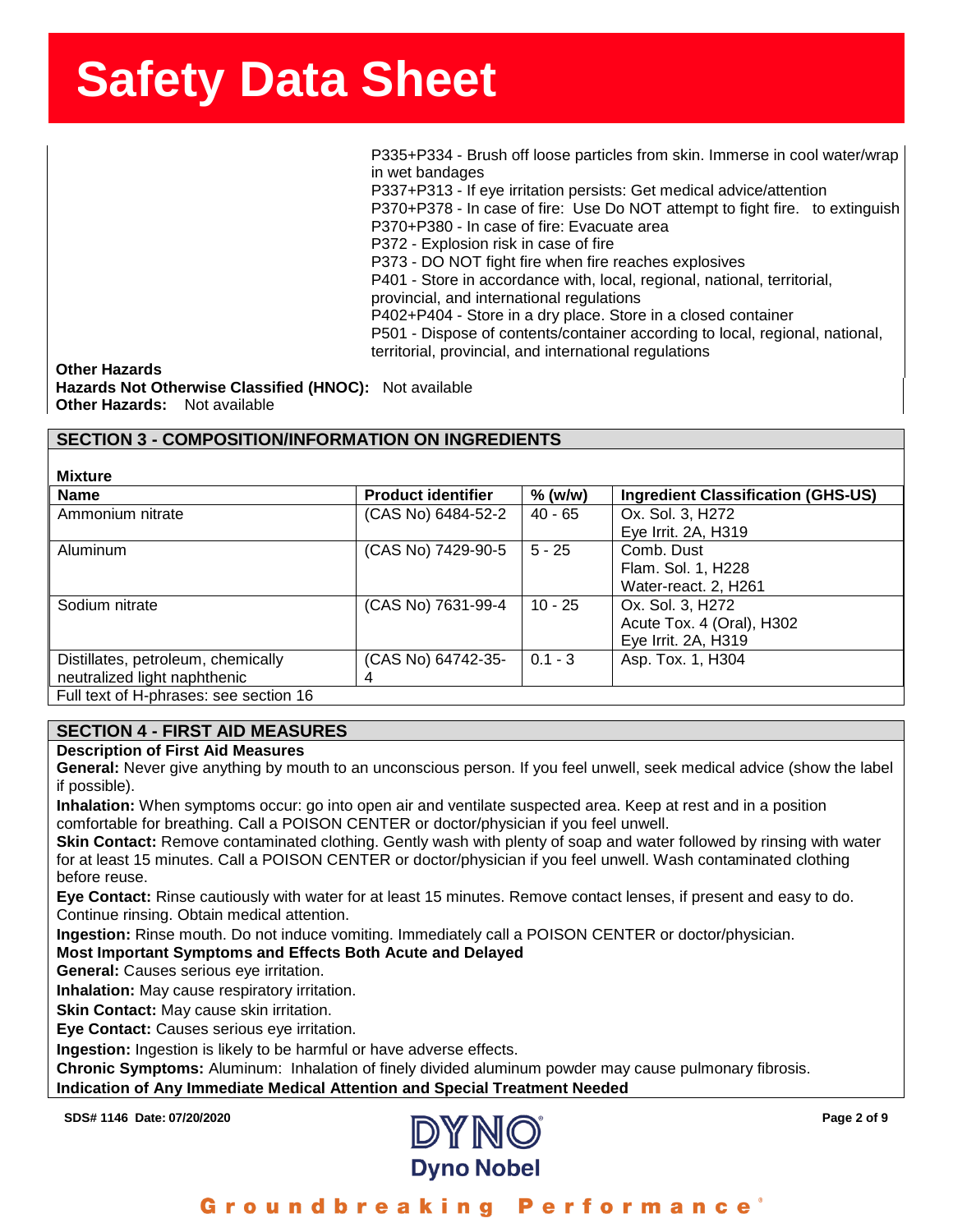**Sole is so the unit of the seem**<br>If you feel unwell, seek medical advice (show the label where possible).

# **ECTION 5 - FIRE-FIGHTI**<br>tinguishing Media **SECTION 5 - FIRE-FIGHTING MEASURES**

#### **Extinguishing Media**

**Suitable Extinguishing Media:** DO NOT fight fires involving explosives. Evacuate the area for 1 mile or more if any amount of explosives are involved in a fire. Evacuation is also required if the initial fire, not involving explosives, becomes intense. General extinguishers may be used on the initial fire, not involving explosives, such as electrical equipment fires, tire fires or a general plant fire. Water can be used to cool explosives not involved in the initial fire. For large fires use remotely controlled equipment if available.

**Unsuitable Extinguishing Media:** Do not use carbon dioxide. Halogenated compounds. DO NOT FIGHT FIRES INVOLVING EXPLOSIVES. Attempts to smother a fire involving this product will be ineffective as it is its own oxygen source. Smothering this product could lead to decomposition and explosion. This product is more sensitive to detonation if contaminated with organic or oxidizable material or if heated while confined. Unless the mass of product on fire is flooded with water, re-ignition is possible.

#### **Special Hazards Arising from the Substance or Mixture**

**Fire Hazard:** In case of fire involving explosives: Evacuate area. DO NOT fight fires involving explosives. Consult the most current Emergency Response Guidebook (ERG), Guide 112 for additional information. Extreme risk of explosion from shock, friction, fire or other sources of ignition.

**Explosion Hazard:** Extreme risk of explosion by shock, friction, fire, impact, heat or other sources of ignition.

**Reactivity:** Accelerates the rate of burning materials. Oxidizer. May react violently with strong acids, strong oxidizing and reducing agents.

**Reference to Other Sections:** Refer to section 9 for flammability properties.

### **SECTION 6 - ACCIDENTAL RELEASE MEASURES**

#### **Personal Precautions, Protective Equipment and Emergency Procedures**

**General Measures:** Remove ignition sources. No naked lights. No smoking. Use special care to avoid static electric charges. Evacuate danger area. Do NOT breathe (dust, vapor, mist, gas).

#### **For Non-Emergency Personnel**

**Protective Equipment:** Use appropriate personal protection equipment (PPE).

**Emergency Procedures:** Evacuate danger area.

#### **For Emergency Personnel**

**Protective Equipment:** Equip cleanup crew with proper protection.

**Emergency Procedures:** Evacuate unnecessary personnel. Stop leak if safe to do so. Eliminate ignition sources. Ventilate area.

#### **Environmental Precautions**

Prevent entry to sewers and public waters. Hazardous waste due to potential risk of explosion.

#### **Methods and Material for Containment and Cleaning Up**

**For Containment:** Ground equipment electrically. Use only non-sparking tools.

**Methods for Cleaning Up:** Refer to supplier/manufacturer. Clear up spills immediately and dispose of waste safely.

Dispose in a safe manner in accordance with local/national regulations. Spillage should be wetted or immersed in water. **Reference to Other Sections**

See heading 8, Exposure Controls and Personal Protection

### **SECTION 7 - HANDLING AND STORAGE**

#### **Precautions for Safe Handling**

**Additional Hazards When Processed:** Avoid dust production. This product is an explosive and should only be used under the supervision of trained and licensed personnel. Handle in accordance with good industrial hygiene and safety procedures. Wash hands and other exposed areas with mild soap and water before eating, drinking, or smoking and again when leaving work.

**Hygiene Measures:** Handle in accordance with good industrial hygiene and safety procedures. Wash hands and other exposed areas with mild soap and water before eating, drinking, or smoking and again when leaving work. Do no eat,

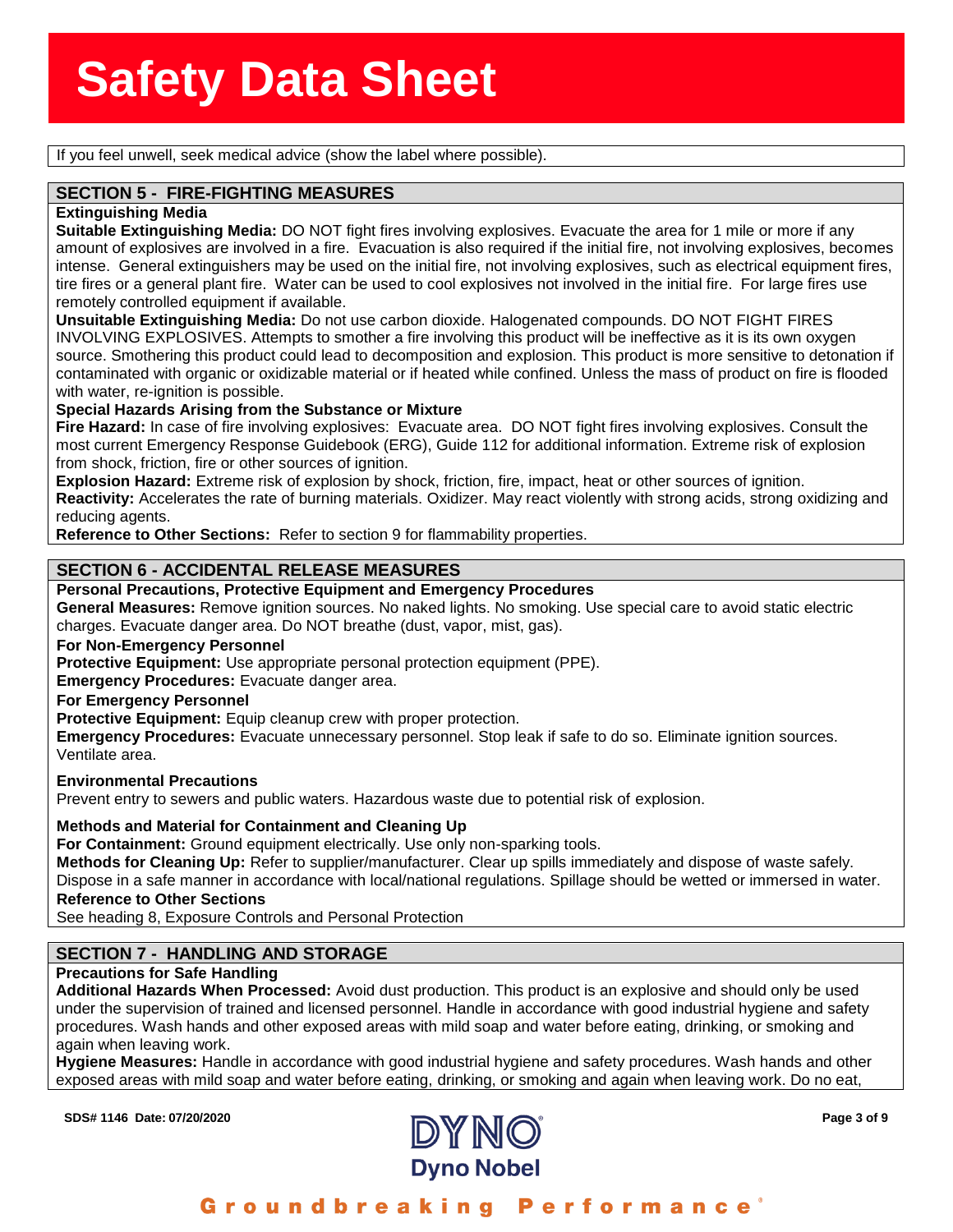**standard in the standard of the standard of the standard of the standard of the standard of the standard of th**<br>The standard of the standard of the standard of the standard of the standard of the standard of the standard

#### **Conditions for Safe Storage, Including Any Incompatibilities**

**nditions for Safe Storage,**<br>**chnical Measures:** Proper <sub>(</sub><br>ysical shock. **Technical Measures:** Proper grounding procedures to avoid static electricity should be followed. Protect container from physical shock.

**Storage Conditions:** Store tightly closed in a dry, cool and well-ventilated place. Store at room temperature, below 100 ° F (38 °C). Always avoid open flames and excessive heat exposure. Protect from freezing. In case of electrical storm and possible lightning, locations where lightning could strike and initiate explosions, such as storage areas, must be evacuated to a safe distance. Store in accordance with local, regional, national or international regulation. **Incompatible Materials:** Heat sources. Strong acids. Strong bases. Strong oxidizers. Reducing agents.

**Storage Temperature:** < 30 °C (< 86 °F)

**Special Rules on Packaging:** Packaged in cylindrical cartridges of paper or plastic film.

**Specific End Use(s)**

Cast booster material.

#### **SECTION 8 - EXPOSURE CONTROLS/PERSONAL PROTECTION**

| <b>Control Parameters</b>    |                                      |                         |
|------------------------------|--------------------------------------|-------------------------|
| Aluminum (7429-90-5)         |                                      |                         |
| Mexico                       | OEL TWA (mg/m <sup>3</sup> )         | 10 mg/m $3$             |
| <b>USA ACGIH</b>             | ACGIH TWA (mg/m <sup>3</sup> )       | 1 mg/m $3$              |
| <b>USA OSHA</b>              | OSHA PEL (TWA) (mg/m <sup>3</sup> )  | $5 \text{ mg/m}^3$      |
| <b>USA NIOSH</b>             | NIOSH REL (TWA) (mg/m <sup>3</sup> ) | $5 \text{ mg/m}^3$      |
| Alberta                      | OEL TWA (mg/m <sup>3</sup> )         | 10 mg/m $3$             |
| <b>British Columbia</b>      | OEL TWA (mg/m <sup>3</sup> )         | $1.0$ mg/m <sup>3</sup> |
| Manitoba                     | OEL TWA (mg/m <sup>3</sup> )         | 1 mg/m $3$              |
| New Brunswick                | OEL TWA (mg/m <sup>3</sup> )         | 10 mg/m $3$             |
| Newfoundland &               | OEL TWA (mg/m <sup>3</sup> )         | 1 mg/m $3$              |
| Labrador                     |                                      |                         |
| Nova Scotia                  | OEL TWA (mg/m <sup>3</sup> )         | 1 mg/m $3$              |
| Nunavut                      | OEL STEL (mg/m <sup>3</sup> )        | $20 \text{ mg/m}^3$     |
| Nunavut                      | OEL TWA (mg/m <sup>3</sup> )         | 10 mg/m $3$             |
| <b>Northwest Territories</b> | OEL STEL (mg/m <sup>3</sup> )        | $20 \text{ mg/m}^3$     |
| <b>Northwest Territories</b> | OEL TWA (mg/m <sup>3</sup> )         | 10 mg/m $3$             |
| Ontario                      | OEL TWA (mg/m <sup>3</sup> )         | 1 mg/m $3$              |
| <b>Prince Edward Island</b>  | OEL TWA (mg/m <sup>3</sup> )         | 1 mg/m $3$              |
| Québec                       | $VEMP$ (mg/m <sup>3</sup> )          | 10 mg/m $3$             |
| Saskatchewan                 | OEL STEL (mg/m <sup>3</sup> )        | $20 \text{ mg/m}^3$     |
| Saskatchewan                 | OEL TWA (mg/m <sup>3</sup> )         | 10 mg/m $3$             |
| Evanouse Controla            |                                      |                         |

#### **Exposure Controls**

**Appropriate Engineering Controls:** Emergency eye wash fountains and safety showers should be available in the immediate vicinity of any potential exposure, but are not required. Product to be handled under strictly controlled conditions. Ensure all national/local regulations are observed. Provide adequate ventilation to minimize dust concentrations.

**Personal Protective Equipment:** Gloves. Safety glasses.



**Materials for Protective Clothing:** Not available

**Hand Protection:** Wear chemically resistant protective gloves.

**Eye Protection:** Safety glasses. In case of excessive dust production, safety goggles are recommended.

**Skin and Body Protection:** In case of excessive dust production. Wear suitable protective clothing.

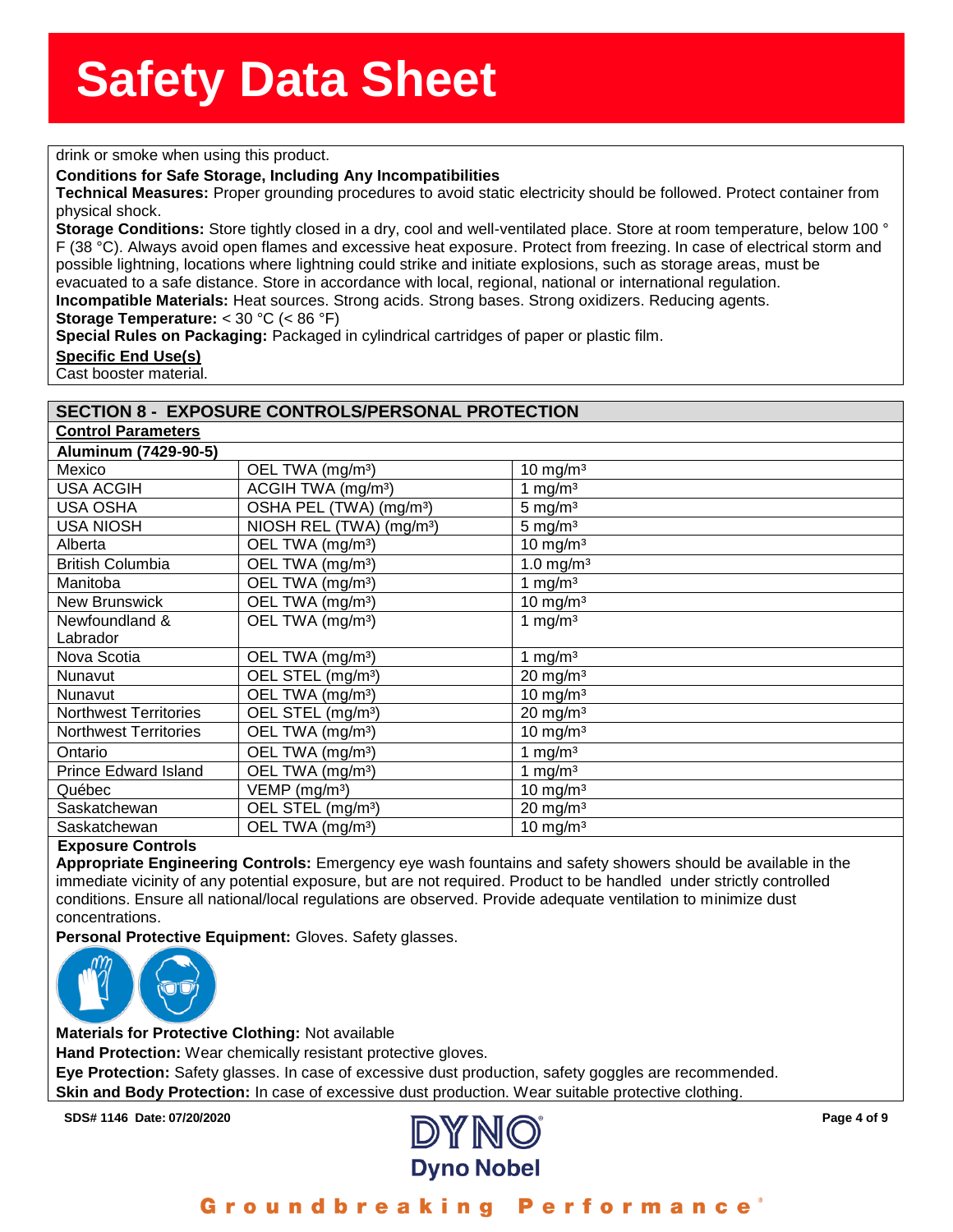**Respiratory Protection:** If exposure limits are exceeded or irritation is experienced, NIOSH approved respiratory<br>**Respiratory Protection:** If exposure limits are exceeded or irritation is experienced, NIOSH approved resp protection should be worn.

| protection should be worn.                                   |  |                                                          |  |  |
|--------------------------------------------------------------|--|----------------------------------------------------------|--|--|
|                                                              |  |                                                          |  |  |
| <b>SECTION 9 - PHYSICAL AND CHEMICAL PROPERTIES</b>          |  |                                                          |  |  |
| <b>Information on Basic Physical and Chemical Properties</b> |  |                                                          |  |  |
| <b>Physical State</b>                                        |  | Solid                                                    |  |  |
| Appearance                                                   |  | Gray, opaque semi-solid.                                 |  |  |
| Odor                                                         |  | Little to none.                                          |  |  |
| <b>Odor Threshold</b>                                        |  | Not available                                            |  |  |
| pH                                                           |  | Not available                                            |  |  |
| <b>Relative Evaporation Rate (butylacetate=1)</b>            |  | < 1                                                      |  |  |
| <b>Melting Point</b>                                         |  | Not available                                            |  |  |
| <b>Freezing Point</b>                                        |  | Not available                                            |  |  |
| <b>Boiling Point</b>                                         |  | Not available                                            |  |  |
| <b>Flash Point</b>                                           |  | Not available                                            |  |  |
| <b>Auto-ignition Temperature</b>                             |  | Not available                                            |  |  |
| <b>Decomposition Temperature</b>                             |  | Not available                                            |  |  |
| Flammability (solid, gas)                                    |  | Not available                                            |  |  |
| <b>Lower Flammable Limit</b>                                 |  | Not available                                            |  |  |
| <b>Upper Flammable Limit</b>                                 |  | Not available                                            |  |  |
| <b>Vapor Pressure</b>                                        |  | Not available                                            |  |  |
| Relative Vapor Density at 20 °C                              |  | Not available                                            |  |  |
| <b>Relative Density</b>                                      |  | Not available                                            |  |  |
| <b>Specific Gravity</b>                                      |  | 1.15-1.30                                                |  |  |
| <b>Solubility</b>                                            |  | Water: Product partially dissolves very slowly in water. |  |  |
| Partition coefficient: n-octanol/water                       |  | Not available                                            |  |  |
| <b>Viscosity</b>                                             |  | Not available                                            |  |  |
| <b>Explosive properties</b>                                  |  | Explosive; mass explosion hazard                         |  |  |
| <b>Explosion Data - Sensitivity to Mechanical</b>            |  | Sensitive to mechanical impact                           |  |  |
| <b>Impact</b>                                                |  |                                                          |  |  |
| <b>Explosion Data - Sensitivity to Static</b>                |  | Static discharge could act as an ignition source.        |  |  |
| <b>Discharge</b>                                             |  |                                                          |  |  |

#### **SECTION 10 - STABILITY AND REACTIVITY**

**Reactivity:** Accelerates the rate of burning materials. Oxidizer. May react violently with strong acids, strong oxidizing and reducing agents.

**Chemical Stability:** Stable under recommended handling and storage conditions (see section 7).

**Possibility of Hazardous Reactions:** Extreme risk of explosion by shock, friction, fire, impact, heat or other sources of ignition.

**Conditions to Avoid:** Keep away from open flames, hot surfaces and sources of ignition. May explode from heat, shock, friction or contamination. avoid temperatures above 150°F (65.6°C).

**Incompatible Materials:** Strong acids. Strong bases. Oxidizers. Reducing agents. combustible materials. Alcohols. Chlorinated hydrocarbons. Detonates on contact with mercury fulminate.

**Hazardous Decomposition Products:** Toxic fumes. Carbon oxides (CO, CO2). Nitrogen oxides. Oxides of aluminum.

#### **SECTION 11 - TOXICOLOGICAL INFORMATION**

**Information on Toxicological Effects - Product Acute Toxicity:** Not classified **LD50 and LC50 Data:** Not available



#### Groundbreaking **Performance**<sup>®</sup>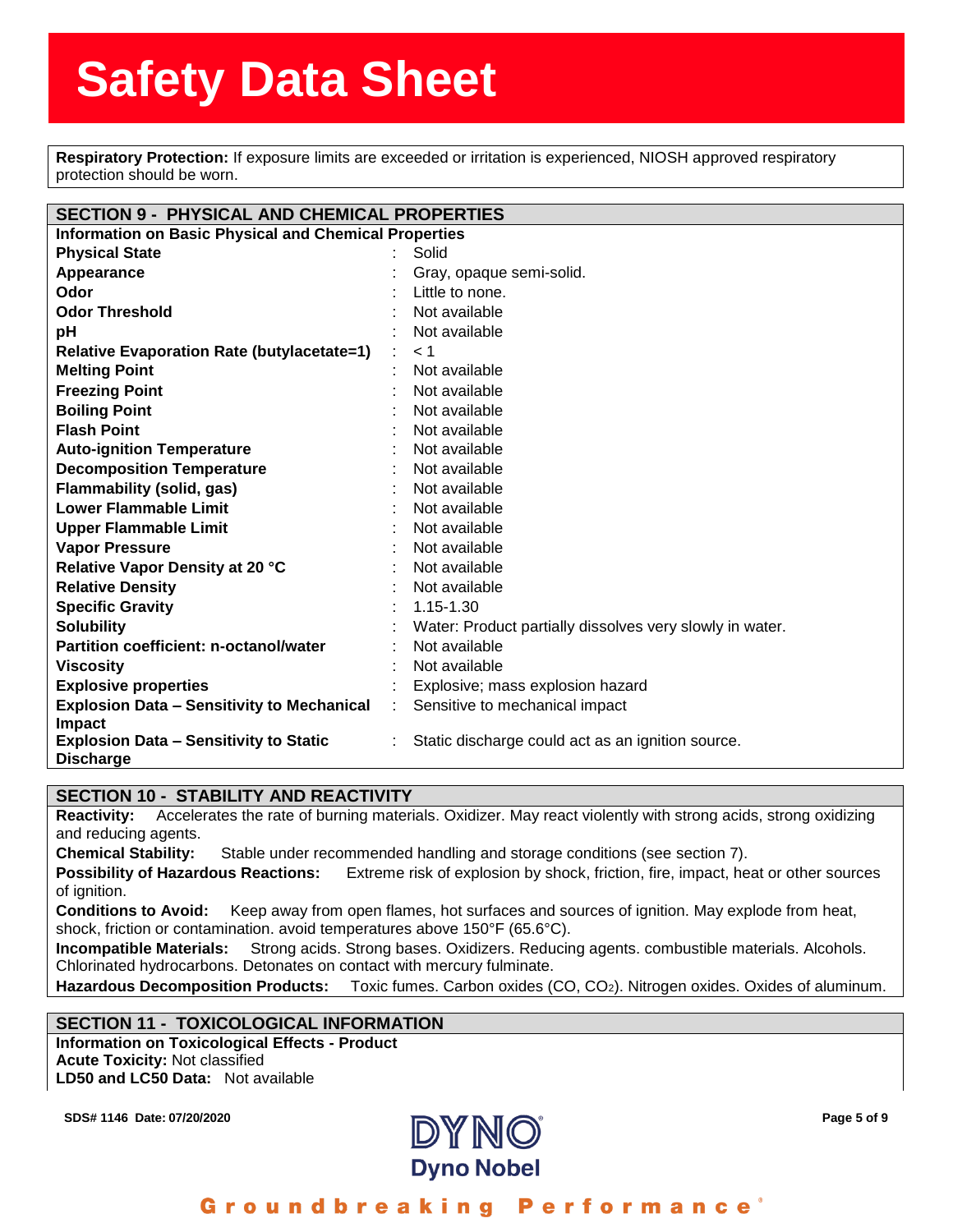| <b>Skin Corrosion/Irritation: Not classified</b>                                                                                                               |                            |  |
|----------------------------------------------------------------------------------------------------------------------------------------------------------------|----------------------------|--|
| Serious Eye Damage/Irritation: Causes serious eye irritation.                                                                                                  |                            |  |
| Respiratory or Skin Sensitization: Not classified                                                                                                              |                            |  |
| Germ Cell Mutagenicity: Not classified                                                                                                                         |                            |  |
| Teratogenicity: Not available                                                                                                                                  |                            |  |
| Carcinogenicity: Not classified                                                                                                                                |                            |  |
| Specific Target Organ Toxicity (Repeated Exposure): Not classified                                                                                             |                            |  |
| <b>Reproductive Toxicity: Not classified</b>                                                                                                                   |                            |  |
| Specific Target Organ Toxicity (Single Exposure): Not classified                                                                                               |                            |  |
| <b>Aspiration Hazard: Not classified</b>                                                                                                                       |                            |  |
| Symptoms/Injuries After Inhalation: May cause respiratory irritation.                                                                                          |                            |  |
| Symptoms/Injuries After Skin Contact: May cause skin irritation.                                                                                               |                            |  |
| Symptoms/Injuries After Eye Contact: Causes serious eye irritation.                                                                                            |                            |  |
| Symptoms/Injuries After Ingestion: Ingestion is likely to be harmful or have adverse effects.                                                                  |                            |  |
| Chronic Symptoms: Aluminum: Inhalation of finely divided aluminum powder may cause pulmonary fibrosis.<br>Information on Toxicological Effects - Ingredient(s) |                            |  |
| LD50 and LC50 Data:                                                                                                                                            |                            |  |
| Sodium nitrate (7631-99-4)                                                                                                                                     |                            |  |
| <b>LD50 Oral Rat</b>                                                                                                                                           | 1267 mg/kg                 |  |
| ATE CLP (oral)                                                                                                                                                 | 1267.000 mg/kg body weight |  |
| Ammonium nitrate (6484-52-2)                                                                                                                                   |                            |  |
| <b>LD50 Oral Rat</b>                                                                                                                                           | 2217 mg/kg                 |  |
| <b>LC50 Inhalation Rat</b>                                                                                                                                     | $> 88.8$ mg/l/4h           |  |
| ATE CLP (oral)                                                                                                                                                 | 2217.000 mg/kg body weight |  |
| Distillates, petroleum, chemically neutralized light naphthenic (64742-35-4)                                                                                   |                            |  |
| <b>LD50 Oral Rat</b>                                                                                                                                           | > 5000 mg/kg               |  |
| <b>LD50 Dermal Rabbit</b>                                                                                                                                      | > 2000 mg/kg               |  |

| <b>SECTION 12: ECOLOGICAL INFORMATION</b>            |                                                                                                     |  |
|------------------------------------------------------|-----------------------------------------------------------------------------------------------------|--|
| <b>Toxicity</b>                                      |                                                                                                     |  |
|                                                      | <b>Ecology - General:</b> Harmful to aquatic life. Toxic to aquatic life with long lasting effects. |  |
|                                                      |                                                                                                     |  |
| Sodium nitrate (7631-99-4)                           |                                                                                                     |  |
| LC50 Fish 1                                          | 2000 mg/l (Exposure time: 96 h - Species: Lepomis macrochirus [static])                             |  |
| <b>LC 50 Fish 2</b>                                  | 994.4 - 1107 mg/l (Exposure time: 96 h - Species: Oncorhynchus mykiss [static])                     |  |
| <b>Persistence and Degradability</b>                 |                                                                                                     |  |
| Sodium nitrate (7631-99-4)                           |                                                                                                     |  |
| <b>Persistence and Degradability</b>                 | Readily biodegradable in water.                                                                     |  |
| <b>Bioaccumulative Potential</b>                     |                                                                                                     |  |
| Sodium nitrate (7631-99-4)                           |                                                                                                     |  |
| Log Pow                                              | $-3.8$ (at 25 °C)                                                                                   |  |
| <b>Bioaccumulative Potential</b>                     | Not expected to bioaccumulate.                                                                      |  |
| Ammonium nitrate (6484-52-2)                         |                                                                                                     |  |
| BCF fish 1                                           | (no bioaccumulation expected)                                                                       |  |
| Log Pow                                              | $-3.1$ (at 25 °C)                                                                                   |  |
| <b>Mobility in Soil</b> Not available                |                                                                                                     |  |
| <b>Other Adverse Effects</b>                         |                                                                                                     |  |
| Other Information: Avoid release to the environment. |                                                                                                     |  |

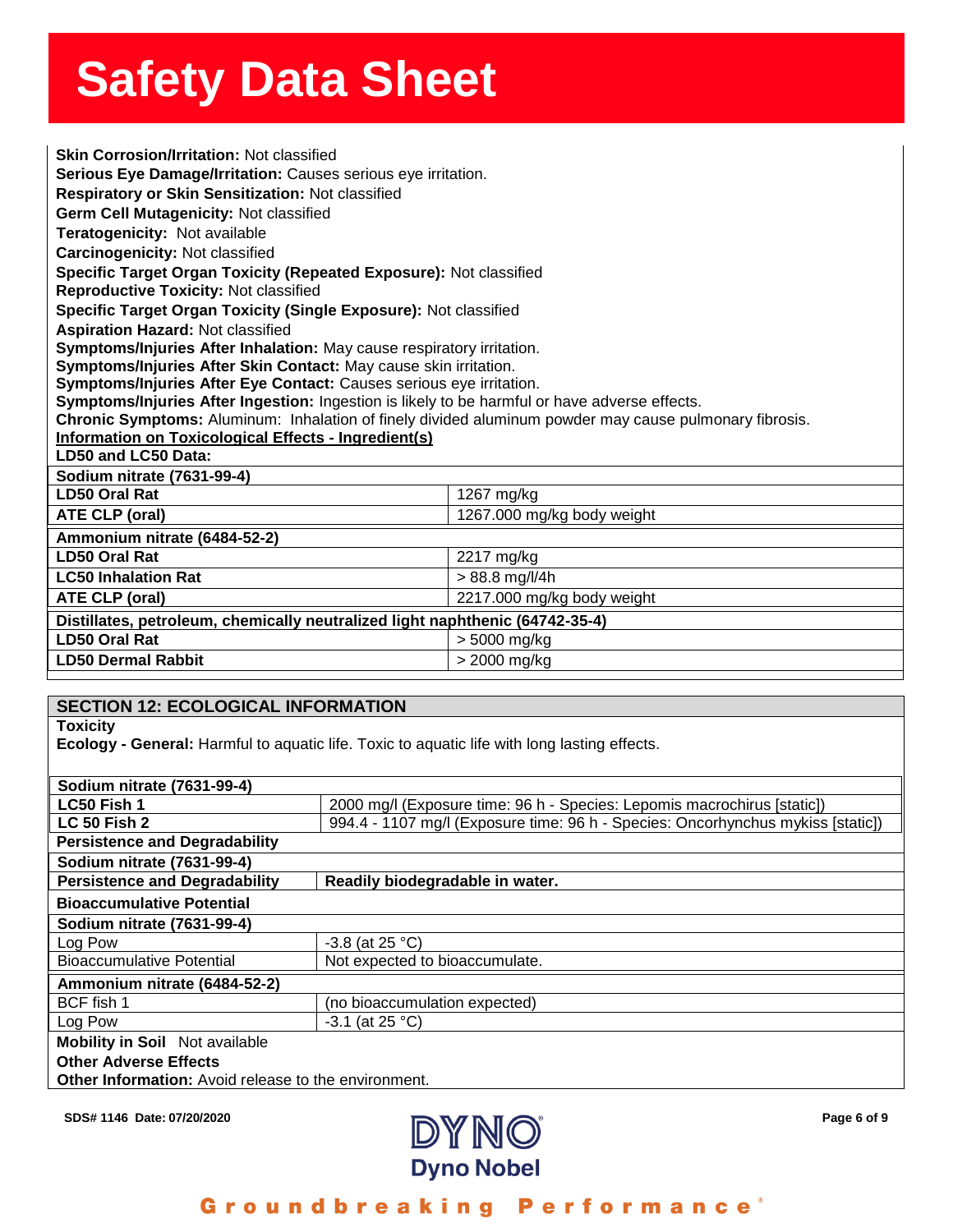# ass<del>ssssSSSS</del><br>Stern Stern Stern Stern Stern Stern Stern Stern Stern Stern Stern Stern Stern Stern Stern Stern Stern Stern St

**Waste Treatment Methods:** Consult supplier for specific recommendations.

**eeSheet SECTION 13 - «\_SDS\_EU\_13\$Text» Waste Disposal Recommendations:** Dispose of waste material in accordance with all local, regional, national, provincial, territorial and international regulations. Refer to manufacturer/supplier for information on recovery/recycling **Additional Information:** Hazardous waste due to potential risk of explosion.

## **SECTION 14 - TRANSPORT INFORMATION**

| 14.1 In Accordance with DOT   |                              |
|-------------------------------|------------------------------|
| <b>Proper Shipping Name</b>   | : BOOSTERS without detonator |
| <b>Hazard Class</b>           | : 1.1D                       |
| <b>Identification Number</b>  | : UN0042                     |
| <b>Label Codes</b>            | : 1.1D                       |
|                               |                              |
| <b>Packing Group</b>          | : II                         |
| <b>Marine Pollutant</b>       | : Not applicable.            |
| <b>ERG Number</b>             | : 112                        |
| 14.2 In Accordance with IMDG  |                              |
| <b>Proper Shipping Name</b>   | : BOOSTERS                   |
| <b>Hazard Class</b>           | : 1.1D                       |
| <b>Identification Number</b>  | : UN0042                     |
| <b>Label Codes</b>            | : 1.1D                       |
| EmS-No. (Fire)                | $:$ F-B                      |
| EmS-No. (Spillage)            | $: S-X$                      |
| <b>Marine pollutant</b>       | : Not applicable.            |
| <b>MFAG Number</b>            | : 112                        |
| 14.3 In Accordance with IATA  |                              |
| <b>Proper Shipping Name</b>   | : BOOSTERS                   |
| <b>Identification Number</b>  | : $UN0042$                   |
| <b>Hazard Class</b>           | 1                            |
| <b>Label Codes</b>            | : 1.1D                       |
|                               |                              |
| <b>ERG Code (IATA)</b>        | : 1L                         |
| 14.4 In Accordance with TDG   |                              |
| <b>Proper Shipping Name</b>   | : BOOSTERS without detonator |
| <b>Packing Group</b>          | : II                         |
| <b>Hazard Class</b>           | : 1.1D                       |
| <b>Identification Number</b>  | : UN0042                     |
| <b>Label Codes</b>            | : 1.1D                       |
| <b>Marine Pollutant (TDG)</b> | : Not applicable.            |

#### **SECTION 15 - REGULATORY INFORMATION US Federal Regulations 1146 Seispro dBX SARA Section 311/312 Hazard Classes** Immediate (acute) health hazard Reactive hazard Fire hazard **Aluminum (7429-90-5)** Listed on the United States TSCA (Toxic Substances Control Act) inventory Listed on SARA Section 313 (Specific toxic chemical listings) **SARA Section 313 - Emission Reporting 1.0 % (dust or fume only) Sodium nitrate (7631-99-4)**

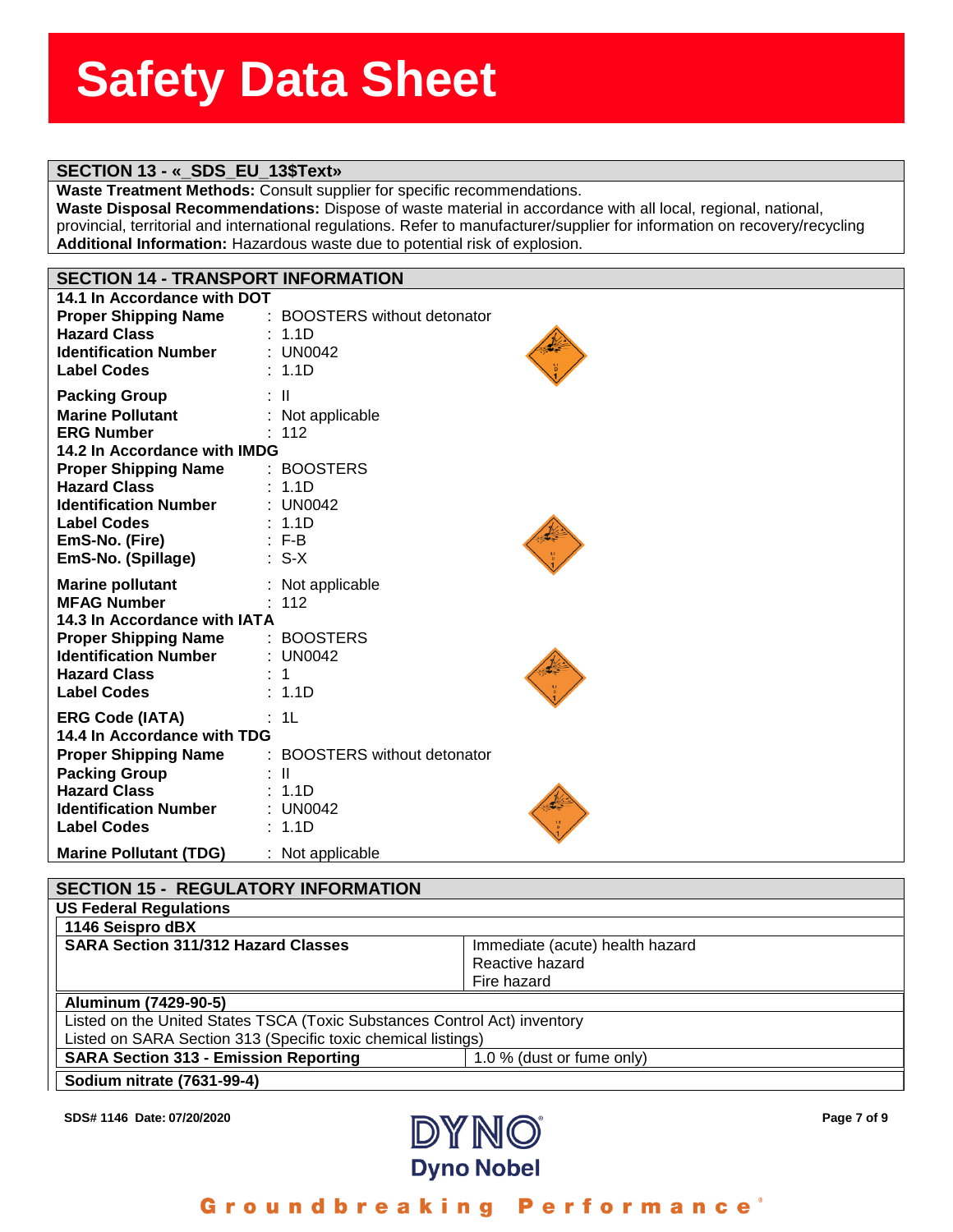|                                                   | Listed on the United States TSCA (Toxic Substances Control Act) inventory                                                                                                            |
|---------------------------------------------------|--------------------------------------------------------------------------------------------------------------------------------------------------------------------------------------|
| Ammonium nitrate (6484-52-2)                      |                                                                                                                                                                                      |
|                                                   | Listed on the United States TSCA (Toxic Substances Control Act) inventory                                                                                                            |
|                                                   | Distillates, petroleum, chemically neutralized light naphthenic (64742-35-4)                                                                                                         |
|                                                   | Listed on the United States TSCA (Toxic Substances Control Act) inventory                                                                                                            |
| <b>US State Regulations</b>                       |                                                                                                                                                                                      |
| Aluminum (7429-90-5)                              |                                                                                                                                                                                      |
| U.S. - Massachusetts - Right To Know List         |                                                                                                                                                                                      |
|                                                   | U.S. - New Jersey - Right to Know Hazardous Substance List                                                                                                                           |
| U.S. - Pennsylvania - RTK (Right to Know) List    | U.S. - Pennsylvania - RTK (Right to Know) - Environmental Hazard List                                                                                                                |
| <b>Sodium nitrate (7631-99-4)</b>                 |                                                                                                                                                                                      |
| U.S. - Massachusetts - Right To Know List         |                                                                                                                                                                                      |
| U.S. - Pennsylvania - RTK (Right to Know) List    |                                                                                                                                                                                      |
| Ammonium nitrate (6484-52-2)                      |                                                                                                                                                                                      |
| U.S. - Massachusetts - Right To Know List         |                                                                                                                                                                                      |
|                                                   | U.S. - New Jersey - Right to Know Hazardous Substance List                                                                                                                           |
|                                                   | U.S. - Pennsylvania - RTK (Right to Know) - Environmental Hazard List                                                                                                                |
| U.S. - Pennsylvania - RTK (Right to Know) List    |                                                                                                                                                                                      |
| <b>Canadian Regulations</b>                       |                                                                                                                                                                                      |
| 1146 Seispro dBX                                  |                                                                                                                                                                                      |
| <b>WHMIS Classification</b>                       | Class D Division 1 Subdivision B - Toxic material causing immediate and serious toxic effects                                                                                        |
|                                                   | Class D Division 2 Subdivision B - Toxic material causing other toxic effects                                                                                                        |
|                                                   | Class F - Dangerously Reactive Material                                                                                                                                              |
|                                                   | Note: Explosives are not regulated under WHMIS. They are subject to the regulations<br>of the Explosives Act of Canada.                                                              |
|                                                   |                                                                                                                                                                                      |
| Aluminum (7429-90-5)                              |                                                                                                                                                                                      |
|                                                   | Listed on the Canadian DSL (Domestic Substances List) inventory.                                                                                                                     |
| Listed on the Canadian Ingredient Disclosure List |                                                                                                                                                                                      |
| <b>WHMIS Classification</b>                       | Class B Division 6 - Reactive Flammable Material<br>Class B Division 4 - Flammable Solid                                                                                             |
| Sodium nitrate (7631-99-4)                        |                                                                                                                                                                                      |
|                                                   | Listed on the Canadian DSL (Domestic Substances List) inventory.                                                                                                                     |
| Listed on the Canadian Ingredient Disclosure List |                                                                                                                                                                                      |
| <b>WHMIS Classification</b>                       | Class C - Oxidizing Material                                                                                                                                                         |
|                                                   | Class D Division 2 Subdivision B - Toxic material causing other toxic effects                                                                                                        |
| Ammonium nitrate (6484-52-2)                      |                                                                                                                                                                                      |
|                                                   | Listed on the Canadian DSL (Domestic Substances List) inventory.                                                                                                                     |
| <b>WHMIS Classification</b>                       | Class C - Oxidizing Material                                                                                                                                                         |
|                                                   | Class D Division 2 Subdivision B - Toxic material causing other toxic effects                                                                                                        |
|                                                   | Distillates, petroleum, chemically neutralized light naphthenic (64742-35-4)                                                                                                         |
|                                                   | Listed on the Canadian DSL (Domestic Substances List) inventory.                                                                                                                     |
|                                                   | This product has been classified in accordance with the hazard criteria of the Controlled Products Regulations (CPR) and<br>the SDS contains all of the information required by CPR. |
|                                                   |                                                                                                                                                                                      |



Groundbreaking Performance<sup>®</sup>